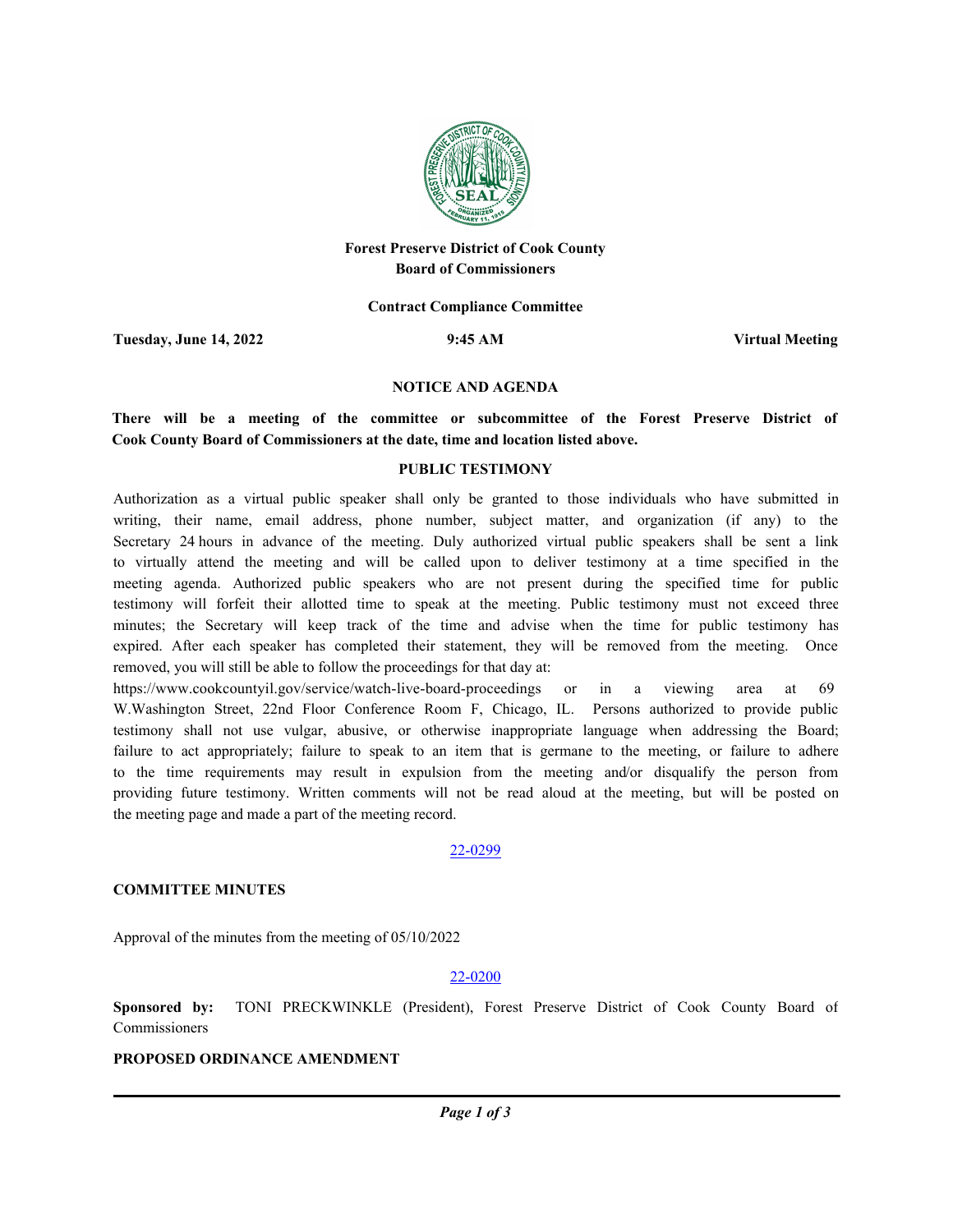### **ORDINANCE EXTENSION**

BE IT ORDAINED, by the Forest Preserve District of Cook County Board of Commissioners, that Title 1 - Administrative, Chapter 8 - District Finances, Section 5 - Minority-and Women-Owned Business Enterprises of the Forest Preserve District of Cook County Code of Ordinances is hereby amended as follows:

#### 1-8-5: - MINORITY- AND WOMEN-OWNED BUSINESS ENTERPRISES.

## 1-8-5a: SUBDIVISION I-GENERAL PROVISIONS.

\* \* \*

T. Review and Sunset.

1. On or before the sunset date of this Ordinance [subdivision], the District shall review new evidence to determine whether it has a compelling interest in continuing narrowly tailored remedies to redress discrimination against PCEs so that the District will not function as a passive participant in a discriminatory marketplace.

2. This Ordinance [subdivision] shall sunset on or before June 30, 2022 December 31, 2022.

### 1-8-5b: SUBDIVISION II-CONSTRUCTION ORDINANCE.

\* \* \*

P. Program Review and Sunset.

1. The President and the Board of Commissioners shall receive an annual report from the CCA detailing the District's performance under the Program.

2. The President and the Board of Commissioners will review these reports, including the Annual Aspirational Goals and the District's progress towards meeting those Goals and eliminating discrimination in its contracting activities and marketplace.

3. Prior to the sunset date of this subdivision, the District will review the operation of the Program and the evidentiary basis for the Program in order to determine whether the District has a continuing compelling interest in remedying discrimination against PCEs in its construction marketplace, and the permissible scope of any narrowly tailored remedies to redress discrimination against PCEs so that the District will not function as a passive participant in a discriminatory marketplace.

4. This subdivision shall sunset on or before June 30, 2022 December 31, 2022.

**Effective date:** This ordinance shall be in effect immediately upon adoption.